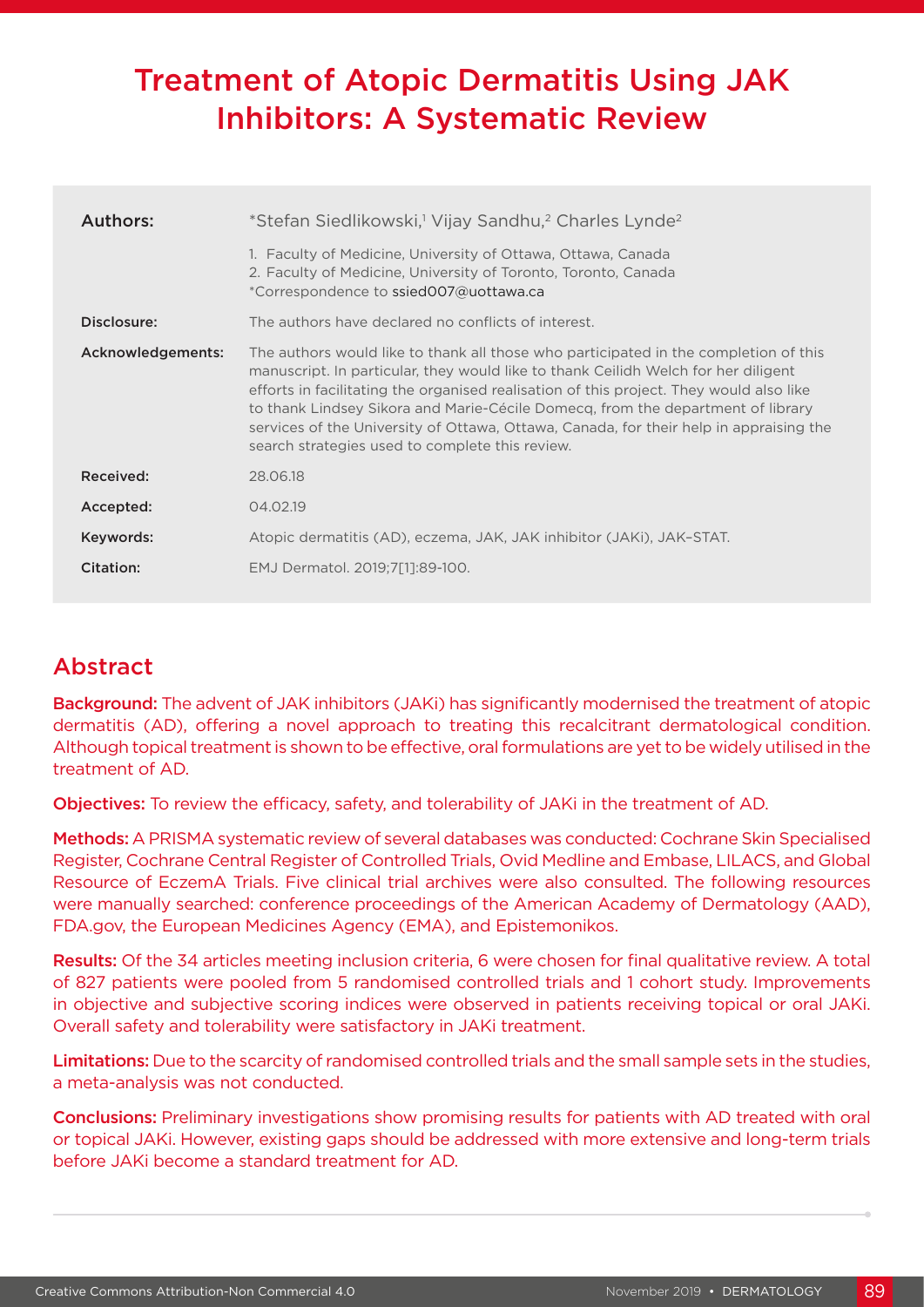# INTRODUCTION

Atopic dermatitis (AD) is one of the most common and debilitating chronic inflammatory skin diseases, often greatly affecting physical, economical, and psychological quality of life (QoL).<sup>1</sup> It affects approximately 20% of children and  $3-10\%$  of adults,<sup>2</sup> with mean lifetime prevalence increasing in recent decades.<sup>3,4</sup> In 60% of cases, onset occurs in the first year of life; however, AD can present at any age.<sup>5</sup> The course of AD ranges from chronic to relapsing-remitting, with 44% of cases spontaneously resolving in late childhood.<sup>6</sup>

AD is a clinical diagnosis with no definitive laboratory or histological findings. The hallmark of this condition is a disturbance of epidermalbarrier function due to recurrent skin inflammation, leading to dry skin, pruritis, and IgE-mediated allergen sensitisation.<sup>7</sup> Skin lesions may then lead to increased risks of secondary bacterial and viral infections. Histologically, AD is characterised by skin infiltration with inflammatory cells, predominantly lymphocytes, eosinophils, and mast cells.<sup>8</sup> AD is strongly associated with other atopic disorders, such as allergic rhinitis and asthma, with 50–80% of children exhibiting concurrent atopic manifestations.1 Other comorbidities of AD include cardiovascular disease, sleep disturbances, and cutaneous/ systemic infections and malignancies, all of which highlight the correlation between inflammatory processes and atopic diatheses.

Treatment of AD is aimed at continuous epidermal-barrier repair through the use of emollients and avoidance of personal triggering factors.9,10 Topical corticosteroids, calcineurin inhibitors, and nonsteroidal topical phosphodiesterase-4 inhibitors are considered preliminary therapies for acute exacerbations. However, topical therapeutics for AD face many challenges, including imperfect efficacy, difficulty with application, adverse effects (AE) with long-term topical steroid regimens, and local site reactions.<sup>11</sup> For severe cases of AD (modified Eczema Area and Severity Index [mEASI] score >10 with Investigator Global Assessment [IGA] >3 and >10% Body Surface Area [BSA] affected), phototherapy and systemic immunosuppressants (prednisone, cyclosporin, azathioprine, mycophenolate mofetil, or

methotrexate) can be attempted. However, access to phototherapy is limited for many patients. Furthermore, side effect profiles for certain systemic immunosuppressants can decrease overall compliance.<sup>12</sup> In 2017, dupilumab, an injectable monoclonal anti-IL-4Rα antibody, was successfully trialled in the USA for the treatment of moderate-to-severe AD.13 However, long-term data on its efficacy and safety are still pending.

The aetiology of AD is not yet fully clarified, but it is likely a multifactorial disease involving genetic and environmental components. Mutations in the filaggrin gene have been associated with AD and are thought to lead to epidermal barrier dysfunction.14 This dysregulation stimulates release of chemokines by keratinocytes<sup>15</sup> causing subsequent immune cell infiltration, particularly Th2 cells and epidermal dendritic cells.<sup>16-18</sup>

Recently, JAK inhibitors (JAKi) have emerged as a novel therapeutic intervention for inflammatory diseases. JAK are intracellular secondary messengers that transmit extracellular cytokine signalling to the STAT pathway.<sup>19</sup> There are four members of the JAK family: JAK1, JAK2, JAK3, and tyrosine kinase 2 (TYK2). Cytokines that activate JAK have been implicated in lymphocyte activation and proliferation.20 Moreover, inhibition of the JAK–STAT pathway can suppress inflammation and inhibit immune-cell activation in  $T$  cell-mediated disorders.<sup>21</sup> Currently, three JAKi have been approved in the European Union (EU): ruxolitinib and baricitinib (JAK1/2 inhibitors) are approved for myeloproliferative disorders (including polycythaemia vera) and rheumatoid arthritis (RA), respectively. Tofacitinib, a JAK1/3 inhibitor, is approved for RA, psoriasis, and ulcerative colitis. Novel selective JAK1 inhibitors, such as filgotinib, have also been efficacious in Phase IIa trials for RA.

Given the limited treatment arsenal for AD and the challenges posed by traditional topical and systemic agents, many patients are unable to achieve disease remission.<sup>22</sup> Novel topical agents for AD have been absent for the past decade, making topical JAKi a promising option for recalcitrant disease. Although dupilumab is effective in the treatment of AD, its injectable formulation makes it prohibitive for certain patients. Given the optimistic safety profiles of oral JAKi and inconsistent compliance with topical agents, novel oral JAKi provide a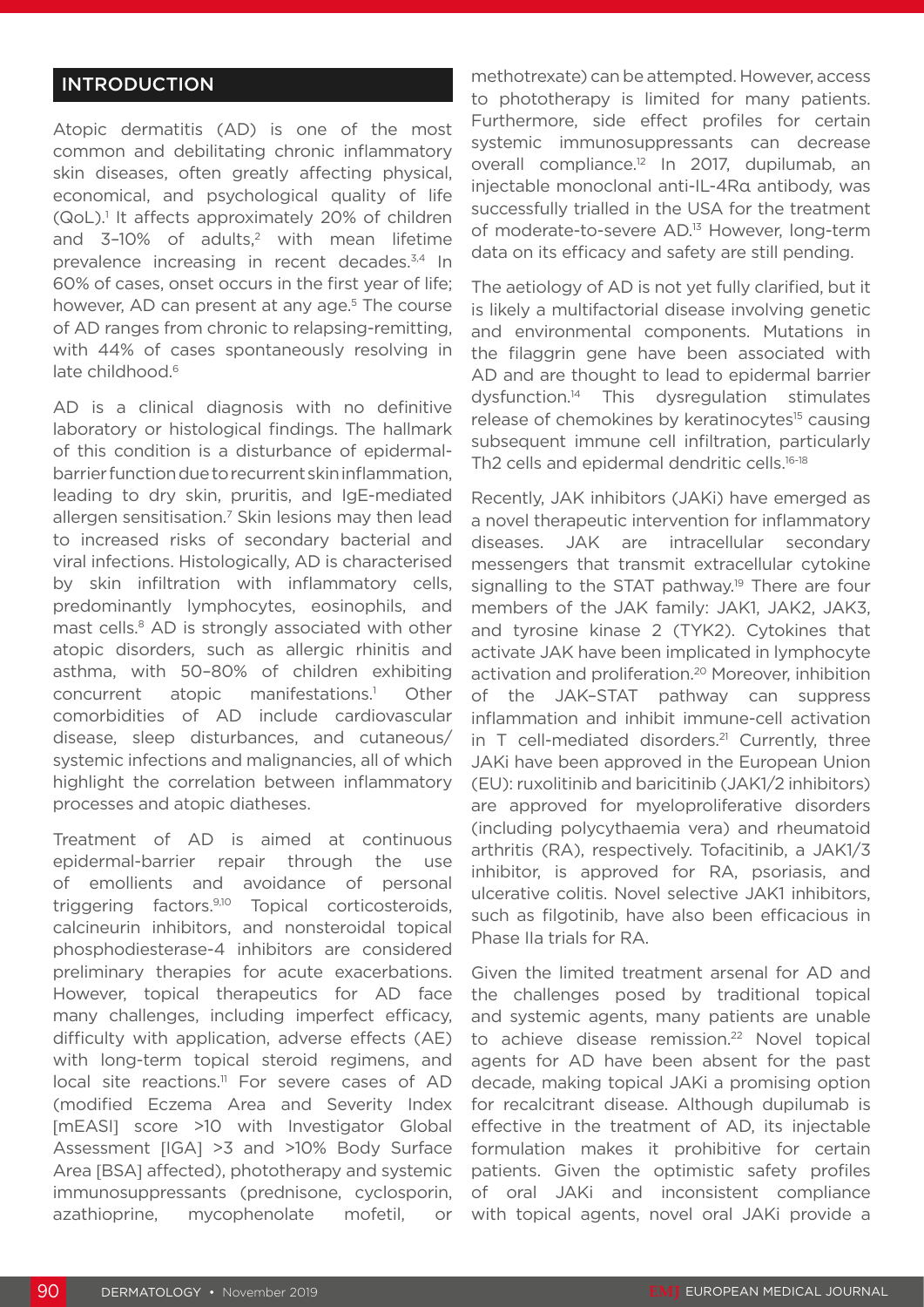meaningful alternative for patients afflicted with **Electronic Searches** refractory AD.

# **METHODS**

A search strategy was created on the basis of the Cochrane Handbook for Systematic Reviews of Interventions $^{23}$  and the PRISMA statement. $^{24}$  The authors' review included randomised controlled trials (RCT), cohort studies, case reports and series, conference proceedings, and clinicianbased experiences. Exclusion criteria included review articles, commentary pieces, patientreported outcome studies, ongoing clinical trials, and preclinical investigations. No limitations were placed on language or publication status. The search strategy was peer reviewed by two independent librarians. The literature's level of evidence was evaluated using The Oxford Centre for Evidence-Based Medicine (CEBM) Levels of Evidence Grading scale<sup>25</sup> (Table 1).

The following electronic databases were systematically searched:

- > Cochrane Skin Specialised Register (CRS)
- > Cochrane Central Register of Controlled Trials (CENTRAL)
- > MEDLINE via Ovid (from 1946 to 22<sup>nd</sup> June 2018) (Table 2)
- > EMBASE via Ovid (from 1980 to 22<sup>nd</sup> June 2018) (Table 2)
- > Latin American and Caribbean Health Science Literature (LILACS) Information database (from 1982 to 22nd June 2018)
- > Global Resource of EczemA Trials (GREAT)

Table 1: Overview of current investigations in the treatment of atopic dermatitis with JAK inhibitors.

| Author (year)                            | Therapy                     | Study design / CEBM<br>Level of evidence*<br>Limitations                                                                                                                                                                                                                                                                                                                                                                                                                                                                                             | <b>Results</b>                                                                                                                                                                                                                                                                                                                                                                                         | Safety                                                                                                                                                                                                                                                                |
|------------------------------------------|-----------------------------|------------------------------------------------------------------------------------------------------------------------------------------------------------------------------------------------------------------------------------------------------------------------------------------------------------------------------------------------------------------------------------------------------------------------------------------------------------------------------------------------------------------------------------------------------|--------------------------------------------------------------------------------------------------------------------------------------------------------------------------------------------------------------------------------------------------------------------------------------------------------------------------------------------------------------------------------------------------------|-----------------------------------------------------------------------------------------------------------------------------------------------------------------------------------------------------------------------------------------------------------------------|
| Nakagawa H et al., <sup>26</sup><br>2018 | JAK inhibitor (JTE-<br>052) | • Phase I / CEBM<br>Level 1b.<br>· Single-centre,<br>2-part study,<br>randomised (n=66),<br>intraindividual.<br>• QBX1-1 (dermal<br>safety): double-blind<br>study (n=22): JTE-<br>052 ointment BID<br>for 7 days (0.03%,<br>0.10%, 0.30%, 1.00%<br>or 3.00%) versus<br>placebo and negative<br>control.<br>$\cdot$ QBX1-2<br>(pharmacokinetics/<br>efficacy): 3-part,<br>single-blind $(n=44)$ :<br>JTE-052 ointment<br>BID for 7 days (1% or<br>3%) versus placebo<br>and negative control.<br>• Small sample size.<br>• Short dosing<br>duration. | $\cdot$ QBX1-1: No<br>photoallergy and<br>phototoxicity range of<br>$4.5 - 9.1$ .<br>• QBX1-2: no systemic<br>accumulation of JTE-<br>052.<br>• EASI improvements<br>$(\%)$ : 32/53/52 for<br>placebo/1.00%/3.00%.<br>· IGA improvements:<br>$Q(-1/Q(-1)-2/Q)$<br>$-1:-2:-3$ for<br>placebo/1.00%/3.00%.<br>• NRS Day 8<br>(day;night): -1;-1.5/-<br>$1.4$ ;-1.0/-2.7;-2.5 for<br>placebo/1.00%/3.00%. | · QBX1-1: proteinuria<br>$(n=1)$ .<br>· QBX1-2: leukopenia<br>(n=2), glucosuria<br>$(n=1)$ , erysipelas $(n=2)$<br>with 1 from drug<br>reaction).<br>• No photoallergy.<br>• Minimal systemic<br>drug accumulation.<br>• Good overall<br>tolerability with no<br>SAE. |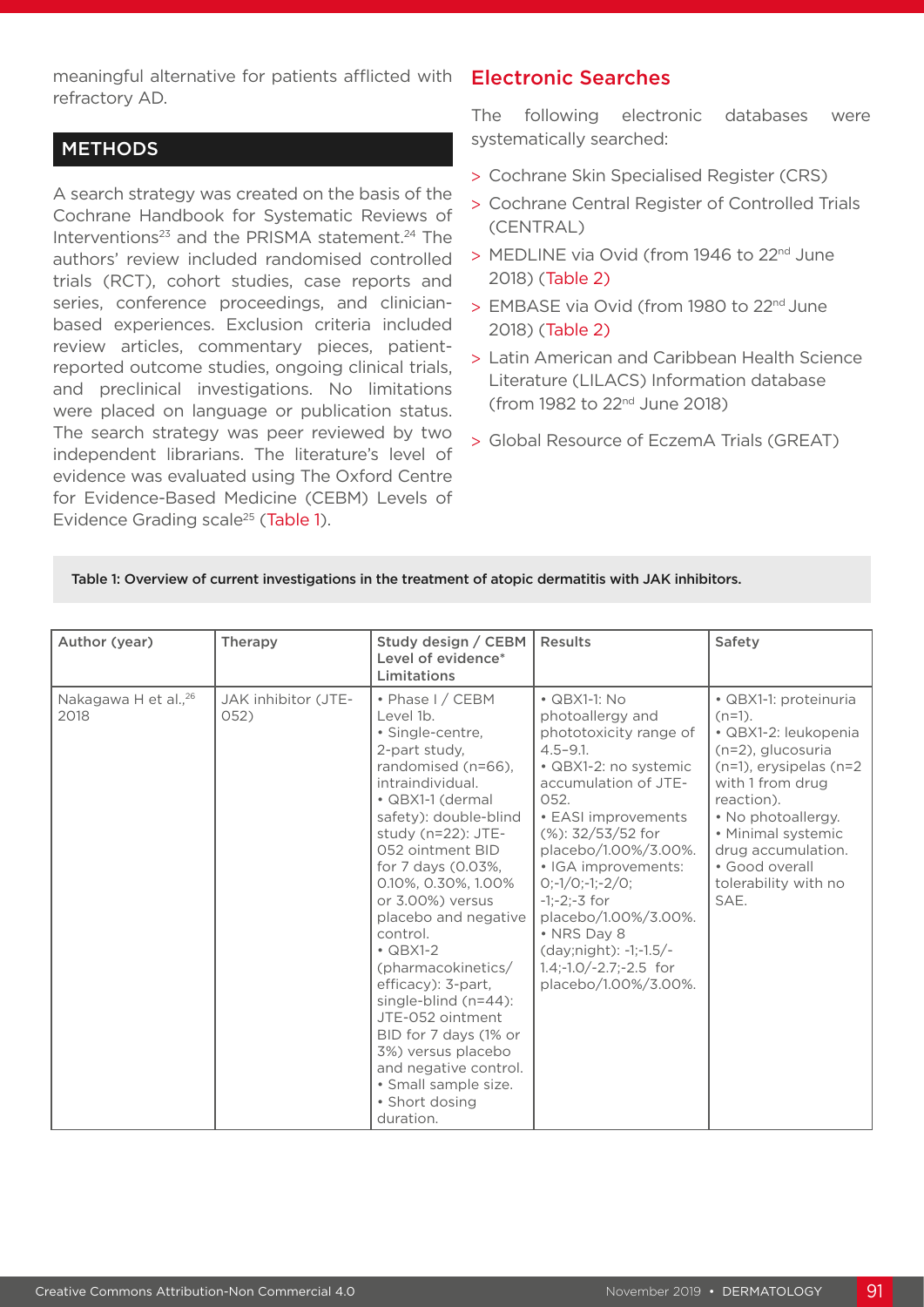### Table 1 continued.

| Nakagawa H et al., <sup>27</sup><br>2018       | JAK inhibitor (JTE-<br>052)             | • Phase II / CEBM<br>Level 1b.<br>• Multicentre,<br>randomised, vehicle<br>controlled (n=327),<br>intergroup (n=6).<br>· JTE-052 ointment<br>BID for 4 weeks<br>(0.25%, 0.50%,<br>1.00%, or 3.00%)<br>versus vehicle versus<br>tacrolimus (0.10%,<br>open label).<br>• Tacrolimus group<br>was nonblinded.<br>· Short dosing<br>duration.<br>• Rescue medications<br>readily available. | $\cdot$ mEASI<br>improvements (%):<br>12/42/57/55/73/62 for<br>vehicle/0.25%/0.50%/<br>1.00%/3.00%/<br>tacrolimus.<br>· IGA 'clear' or 'almost<br>clear': 23% for 3.00%<br>ointment versus 3.00%<br>for vehicle.<br>• NRS scores improved<br>in all groups with large<br>reduction at Night 1. | • AE: 16% in vehicle<br>versus 19% in JTE-<br>052 versus 43%<br>tacrolimus.<br>· Nasopharyngitis<br>(4%), furuncle (1%),<br>acne (2%), folliculitis<br>(n=1), erysipelas<br>(n=1), herpes simplex<br>$(n=1)$ , contact<br>dermatitis (n=1).<br>• Minimal systemic<br>drug accumulation in<br>all groups.<br>· Good overall<br>tolerability with no<br>SAE. |
|------------------------------------------------|-----------------------------------------|-----------------------------------------------------------------------------------------------------------------------------------------------------------------------------------------------------------------------------------------------------------------------------------------------------------------------------------------------------------------------------------------|------------------------------------------------------------------------------------------------------------------------------------------------------------------------------------------------------------------------------------------------------------------------------------------------|------------------------------------------------------------------------------------------------------------------------------------------------------------------------------------------------------------------------------------------------------------------------------------------------------------------------------------------------------------|
| Gooderham M et al., <sup>28</sup><br>2018      | JAK inhibitor<br>(PF-04965842)          | • Phase IIa / CEBM<br>Level 1b.<br>• Multicentre,<br>randomised, double-<br>blind (n=327).<br>• PF-04965842 PO<br>daily (10, 30, 100,<br>or 200 mg) versus<br>placebo.                                                                                                                                                                                                                  | • SCORAD and EASI<br>improvements (%):<br>40% and 47% in 100<br>mg group, respectively.<br>• 100 mg and 200 mg<br>groups reached EASI<br>50, 75, or 90 more<br>than placebo.<br>• Pruritis decreased<br>by 25% and 20% in<br>200 mg and 100 mg<br>groups, respectively.                        | • AE: 68.0% in total<br>with 3.4% SAE.<br>· Thrombocytopenia<br>in 200 mg and 100<br>mg groups with<br>return to normal by<br>Week 4.<br>· Good overall<br>tolerability.                                                                                                                                                                                   |
| Guttman-Yassky E et<br>al., <sup>29</sup> 2018 | JAK/SYK dual oral<br>inhibitor (ASN002) | • Phase I / CEBM<br>Level 2b.<br>· Single centre,<br>randomised, double-<br>blind $(n=36)$ .<br>• ASN002 20 mg, 40<br>mg or 80 mg QD - 4<br>weeks.<br>• Biomarkers studied<br>(Th1, Th2, and Th22).                                                                                                                                                                                     | $\cdot$ mEASI<br>improvements: 40 mg<br>and 80 mg groups at<br>2 weeks (57%) and 4<br>weeks (79%).<br>• Reduction of<br>inflammation<br>biomarkers (especially<br>Th2 and Th22) in 40<br>mg group.                                                                                             | · Good overall<br>tolerability with no<br>SAE.                                                                                                                                                                                                                                                                                                             |
| Bissonnette R et al., <sup>30</sup><br>2016    | Tofacitinib                             | • Phase IIa / CEBM<br>Level 1b.<br>• Randomised,<br>double blinded,<br>vehicle controlled<br>$(n=69)$ .<br>• 2% tofacitinib<br>versus vehicle<br>ointment BID for 4<br>weeks.<br>· Small sample size<br>and short dosing.<br>• Small range of AD<br>severities.<br>• Biomarkers not<br>studied.                                                                                         | $\cdot$ mEASI<br>improvements:<br>tofacitinib (82%)<br>versus vehicle (30%).<br>• PGA 'clear' or 'almost<br>clear': 73% tofacitinib<br>versus 22% vehicle.<br>• BSA improvements:<br>tofacitinib 76% versus<br>vehicle 31%.<br>•ISI improvements: 6.5<br>tofacitinib versus 5.5<br>vehicle.    | • AE: 44% total (89%<br>mild).<br>• Infections (13%):<br>nasopharyngitis<br>$(n=2)$ , furuncle $(n=1)$ ,<br>bronchitis (n=1),<br>gastroenteritis (n=1).<br>• Application site<br>reaction (n=1).<br>· Minimal systemic<br>drug accumulation.<br>· Good overall<br>tolerability with no<br>SAE.                                                             |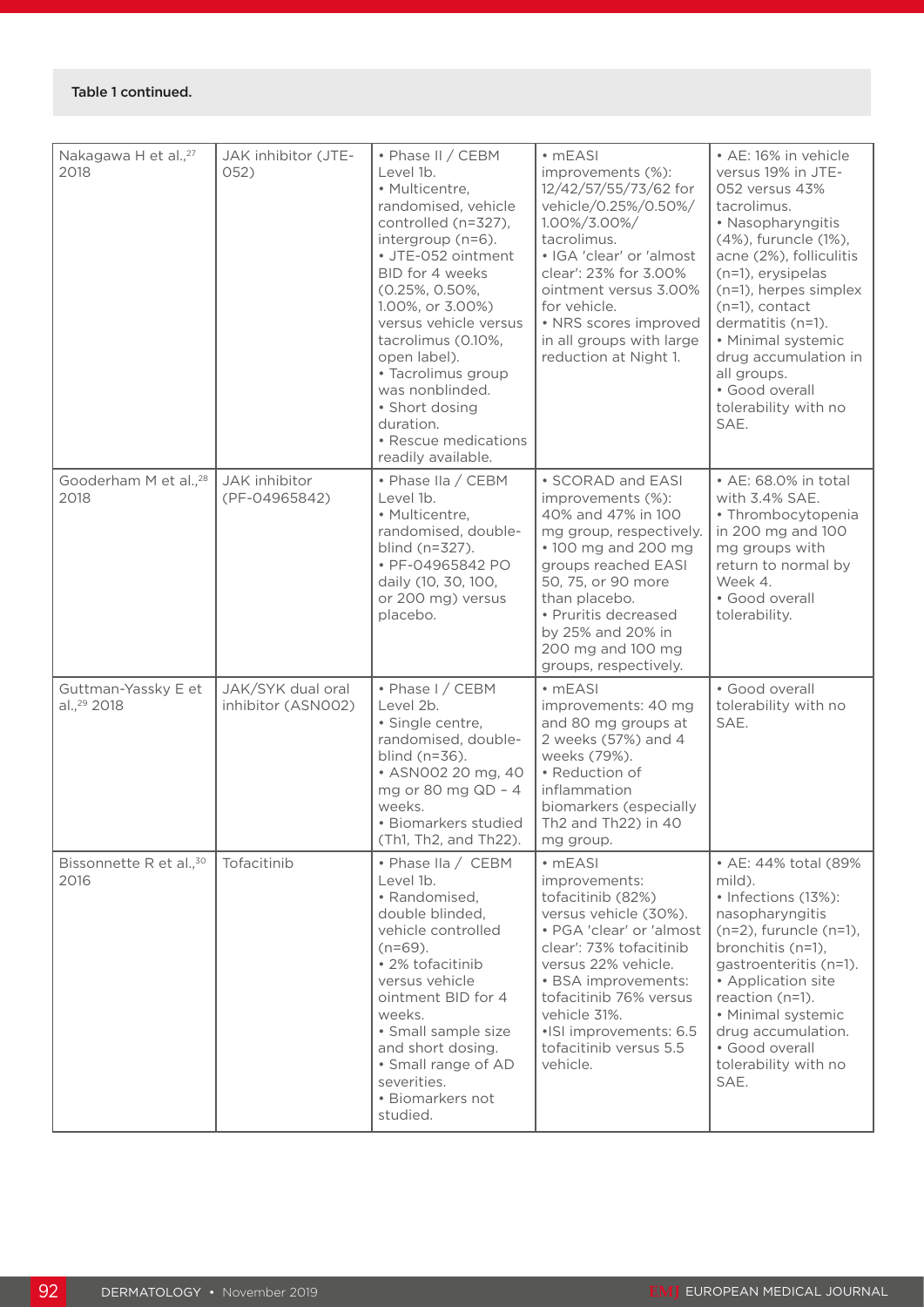#### Table 1 continued.

| Tofacitinib<br>Levy LL et al., $31$ 2015 | • Cohort study /<br>CEBM Level 2b.<br>• Nonrandomised<br>$(n=6)$ .<br>• 2% tofacitinib 5 mg<br>BID or 5 mg QD for<br>29 weeks.<br>• Small sample size<br>with possible bias, no<br>placebo. | • SCORAD<br>improvements: 54.8%<br>then 66.6% at 29<br>weeks.<br>• Pruritus/sleep loss<br>scores improvements:<br>69.9%/71.2% at<br>14 weeks then<br>76.3%/100.0% at 29<br>weeks. | • No infection,<br>cytopenia or<br>decreased renal<br>function.<br>• Good overall<br>tolerability with no<br>SAE. |
|------------------------------------------|---------------------------------------------------------------------------------------------------------------------------------------------------------------------------------------------|-----------------------------------------------------------------------------------------------------------------------------------------------------------------------------------|-------------------------------------------------------------------------------------------------------------------|
|------------------------------------------|---------------------------------------------------------------------------------------------------------------------------------------------------------------------------------------------|-----------------------------------------------------------------------------------------------------------------------------------------------------------------------------------|-------------------------------------------------------------------------------------------------------------------|

\*The literature's level of evidence was evaluated using The Oxford Centre for Evidence-Based Medicine (CEBM) Levels of Evidence Grading scale.<sup>25</sup>

AD: atopic dermatitis; AE: adverse event; BID: twice daily; BSA: body surface area; CEBM: Oxford Centre for Evidence-based Medicine; EASI: Eczema Area and Severity Index; IGA: Investigator's Global Assessment; ISI: Itch Severity Item; JAK/SYK: JAK/spleen tyrosine kinase; mEASI: modified Eczema Area Severity Index; NRS: Numeric Rating Scale; PGA: Physician Global Assessment; PO: by mouth; QD: once daily; SAE: serious adverse event; SCORAD: Scoring Atopic Dermatitis.

# Complementary Resources

Clinical trial registers were manually searched (until 23rd June 2018), using the search terms "atopic dermatitis", "eczema", "neurodermatitis", "Janus Kinase", "JAK", "Janus Kinase inhibitor":

- > International Standard Randomised Controlled Trials Number (ISRCTN) registry
- > ClinicalTrials.gov
- > Australian New Zealand Clinical Trials Registry (ANZCTR)
- > World Health Organization (WHO) International Clinical Trials Registry Platform
- > EU Clinical Trials Register

# Conference Proceedings

> The American Academy of Dermatology (AAD)

# Organisational Websites

- > National Eczema Association (NEA)32
- > U.S. Food and Drug Administration (FDA)<sup>33</sup>
- > European Medicines Agency (EMA)<sup>34</sup>
- $>$  Epistemonikos $35$

# **RESULTS**

A comprehensive search yielded a total of 34 articles. Of these, six met the established inclusion criteria (Figure 1). A total of 827 patients were pooled from the 5 RCT and 1 cohort study identified. There were no case reports or case series singled out. A synthesis of the results was completed (Table 1).

# Phase I Trial: Topical JTE-052 (JAK inhibitor)

Nakagawa et al.<sup>26</sup> conducted a Phase I, singlecentre RCT studying the efficacy, safety, and pharmacokinetics of a novel JAKi, JTE-052 (a JAK1/2/3 and TYK2 inhibitor), in the treatment of adult patients (18–65 years old) with AD. This RCT was divided into two subset studies: QBX1-1 and QBX1-2.

QBX1-1 investigated the cutaneous safety of JTE-052 ointment in 22 patients. A doubleblind, randomised, intraindividual approach compared JTE-052 (0.03%, 0.10%, 0.30%, 1.00%, or 3.00% ointments) to placebo, white petrolatum ointments, and negative controls. Ointments were applied twice daily (BID) for 7 days (maximum of 5 g daily on any affected areas). Patch testing and photopatch testing were used to assess dermal safety at 60 minutes, 24 hours, then daily for 4 days. There were no positive photoallergy reactions in any of the 22 patients. The phototoxicity index ranged from 4.5 to 9.1 for the JTE-052 group compared to 4.5 for placebo, white petrolatum, and control groups. JTE-052 ointments up to 3.00% therefore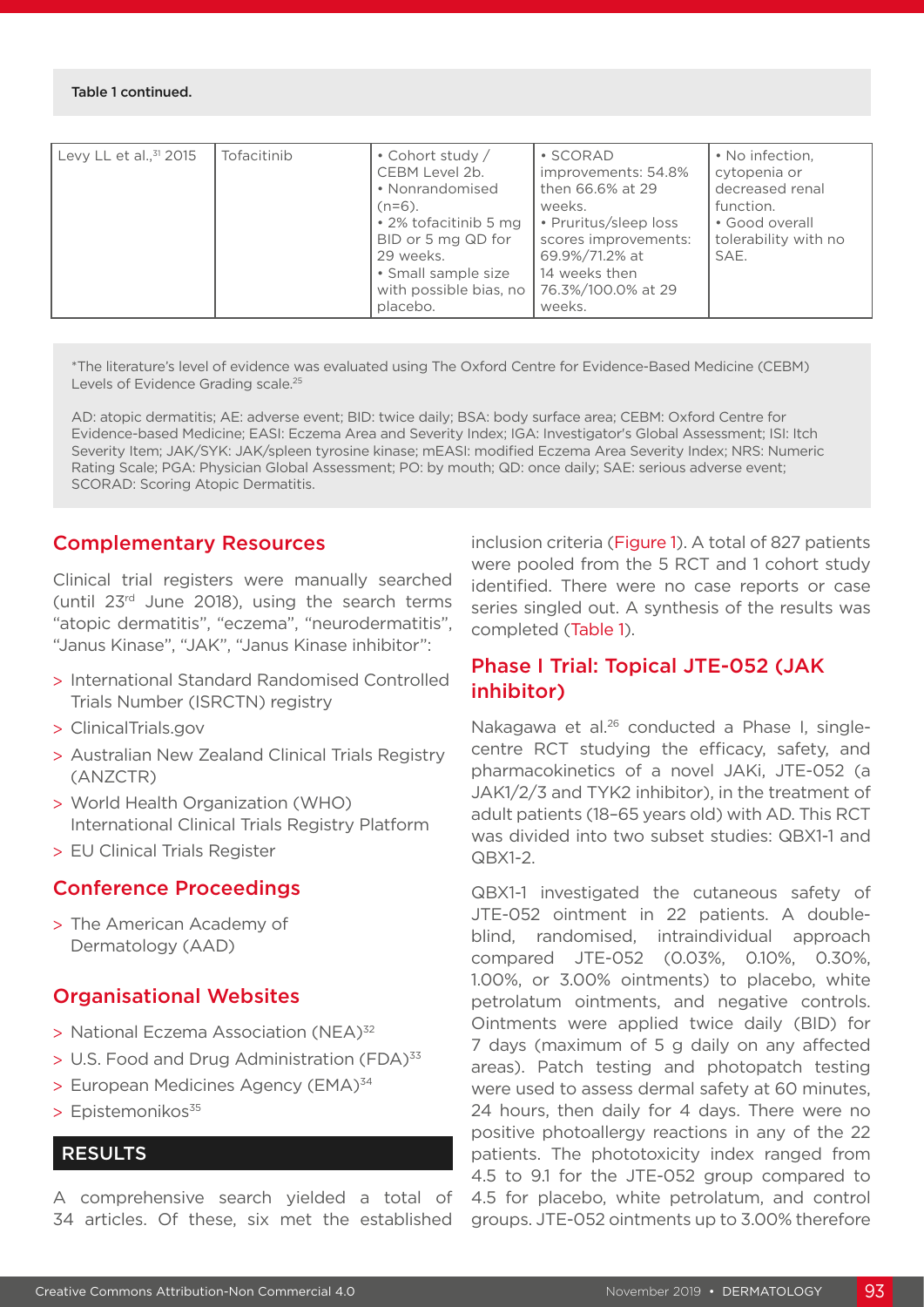#### Table 2: Search strategies.

| <b>Search Strategies</b>                       |                                                   |  |  |
|------------------------------------------------|---------------------------------------------------|--|--|
| <b>MEDLINE via Ovid</b>                        | <b>EMBASE via Ovid</b>                            |  |  |
| 1. exp Eczema/ or eczema.mp.                   | 1. eczema.mp. or exp eczema/                      |  |  |
| 2. exp Dermatitis, Atopic/                     | 2. exp dermatitis/ or dermatitis.mp.              |  |  |
| 3. neurodermatitis.mp. or exp Neurodermatitis/ | 3. exp atopic dermatitis/                         |  |  |
| 4. exp Dermatitis/ or dermatitis.mp.           | 4. neurodermatitis.mp. or exp neurodermatitis/    |  |  |
| 5. $or/1-4$                                    | 5. $or/1-4$                                       |  |  |
| 6. randomized controlled trial.pt.             | 6. janus kinase 1.sh.                             |  |  |
| 7. controlled clinical trial.pt.               | 7. janus kinase 2.sh.                             |  |  |
| 8. randomized.ab.                              | 8. janus kinase 3.sh.                             |  |  |
| 9. placebo.ab.                                 | 9. (jak1* or jak-1*).ti,ab.                       |  |  |
| 10. clinical trials as topic.sh.               | 10. (jak2* or jak-2*).ti,ab.                      |  |  |
| 11. randomly.ab.                               | 11. $(jak3* or jak-3*).ti,ab.$                    |  |  |
| 12. trial.ti.                                  | 12. (jakafi* or jakavi*).ti,ab.                   |  |  |
| 13. janus kinase 1/                            | 13. (jak* adj3 inhibit*).ti,ab.                   |  |  |
| 14. janus kinase 2/                            | 14. (janus* adj2 kinas*).ti,ab.                   |  |  |
| 15. janus kinase 3/                            | 15. (incb-018424 or incb018424).ti,ab.            |  |  |
| 16. (jak1\$ or jak-1\$).tw,kf,ot.              | 16. ruxolitinib/                                  |  |  |
| 17. (jak2\$ or jak-2\$).tw,kf,ot.              | 17. tofacitinib/                                  |  |  |
| 18. (jak3\$ or jak-3\$).tw,kf,ot.              | 18. upadacitinib/                                 |  |  |
| 19. (jak\$ adj3 inhibit\$).tw,kf,ot.           | 19. (INC-424 or INC424).ti,ab.                    |  |  |
| 20. (janus\$ adj2 kinas\$).tw,kf,ot.           | 20. or/6-19                                       |  |  |
| 21. (INCB-018424 or INCB018424).tw,kf,ot.      | 21. random\$.mp.                                  |  |  |
| 22. ruxolitinib \$.tw, kf, ot.                 | 22. factorial\$.mp.                               |  |  |
| 23. tofacitinib \$.tw, kf, ot.                 | 23. (crossover\$ or cross-over\$).mp.             |  |  |
| 24. upadacitinib \$.tw, kf, ot.                | 24. placebo\$.mp. or placebo/                     |  |  |
| 25. (INC-424 or INC424).tw,kf,ot.              | 25. (doubl\$ adj blind\$).mp.                     |  |  |
| 26. or/13-25                                   | 26. (singl\$ adj blind\$).mp.                     |  |  |
| 27. or/6-12                                    | 27. (assign\$ or allocat\$).mp.                   |  |  |
| 28. (animals not (humans and animals)).sh.     | 28. volunteer\$.mp. or volunteer/                 |  |  |
| 29. 27 not 28                                  | 29. Crossover Procedure/                          |  |  |
| 30. 5 and 26 and 29                            | 30. Double Blind Procedure/                       |  |  |
|                                                | 31. Randomized Controlled Trial/                  |  |  |
|                                                | 32. Single Blind Procedure/                       |  |  |
|                                                | 33. or/21-32                                      |  |  |
|                                                | 34. (animal or animal experiment or nonhuman).sh. |  |  |
|                                                | 35. human.sh.                                     |  |  |
|                                                | 36. 35 not 34                                     |  |  |
|                                                | 37. 36 and 33                                     |  |  |
|                                                | 38. 5 and 20 and 37                               |  |  |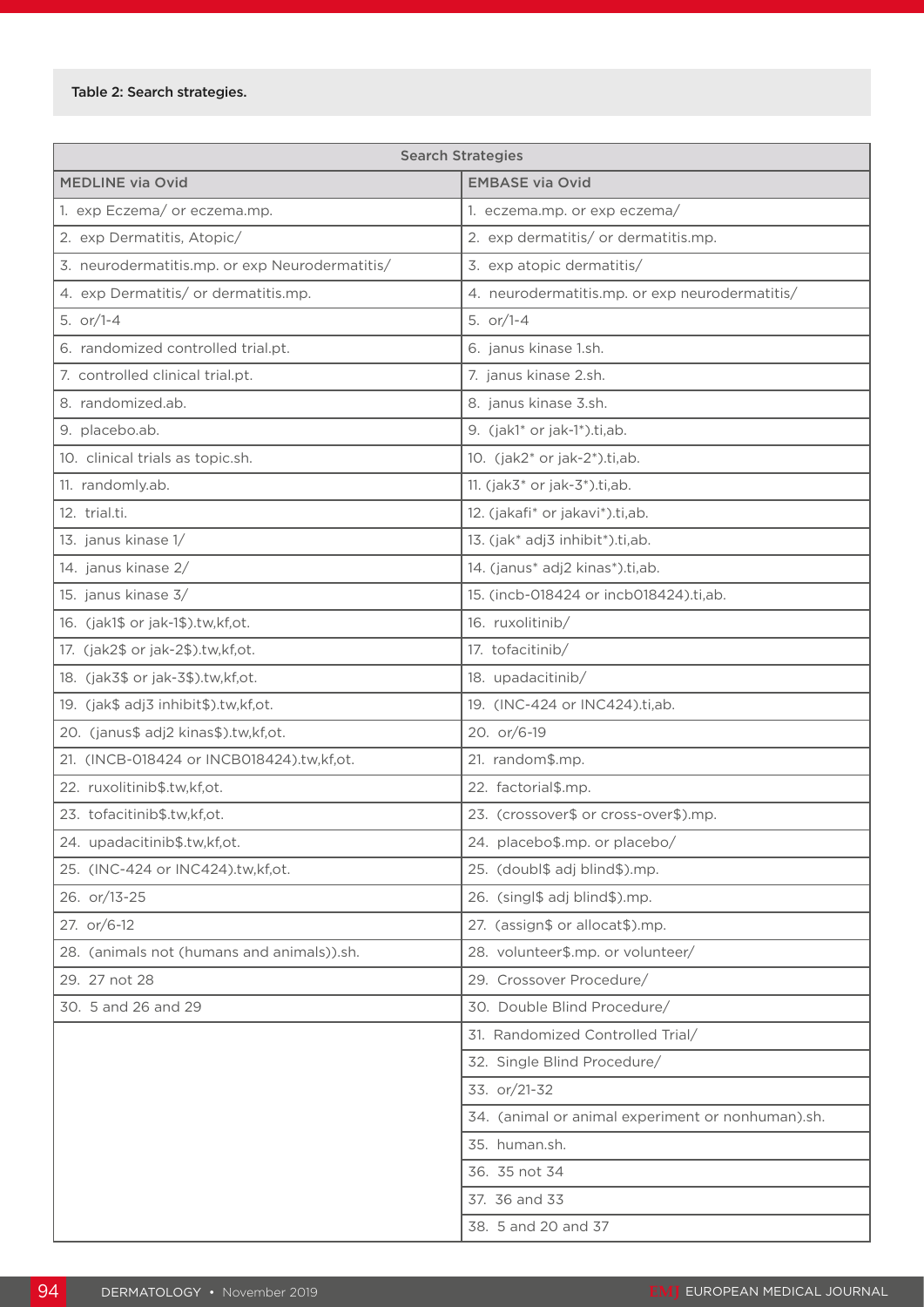

Figure 1: PRISMA flow diagram: Study search and selection criteria.

showed a low potential for phototoxicity and no potential for photoallergy. The ointments were well tolerated with no serious AE or adverse drug reactions noted.

QBX1-2 studied the pharmacokinetics, efficacy, and safety of JTE-052 ointment in a single-blind, randomised analysis of 44 patients. JTE-052 ointment (1.00% or 3.00%) was applied BID for 7 days on patients with AD and healthy subjects. In Part 1, serial urine and plasma concentrations showed low systemic exposure and no systemic accumulation when 1.00% or 3.00% JTE-052 ointment was utilised. Exploratory efficacy was confirmed through improvements in several indices. Changes in EASI scores on Day 4 and Day 8 were 10.71%/32.71% in placebo, 30.99%/53.12% with 1.00% JTE-052, and 17.27%/52.26% with 3.00% JTE-052, respectively. Absolute changes in IGA on Day 8 were increased (improved) with 1.00% JTE-052 and 3.00%

JTE-052 when compared to placebo. Absolute changes in pruritus Numeric Rating Scale (NRS) on Days 4 and 8 improved to -1.0/-1.0 (sleep) and -1.0/-1.5 (daytime) in placebo, -1.3/-1.4 (sleep), and -0.4/-1.0 (daytime), with 1.00% JTE-052 as well as -2.2/-2.7 (sleep) and -2.5/-2.5 (daytime) with 3.00% JTE-052. Overall tolerability and safety were good, with one case each of glucosuria (placebo group), leukopenia (3.00% JTE-052), and erysipelas (1.00% JTE-052).

# Phase II Trial: Topical JTE-052 (JAK inhibitor)

A Phase II multicentre, intergroup, vehiclecontrolled RCT was conducted by Nakagawa et al.27 as a follow-up to their Phase I trial. This study was not double-blinded in both groups; however, site personnel handled all samples with both investigators and patients unaware of the appearance of the ointments. The efficacy,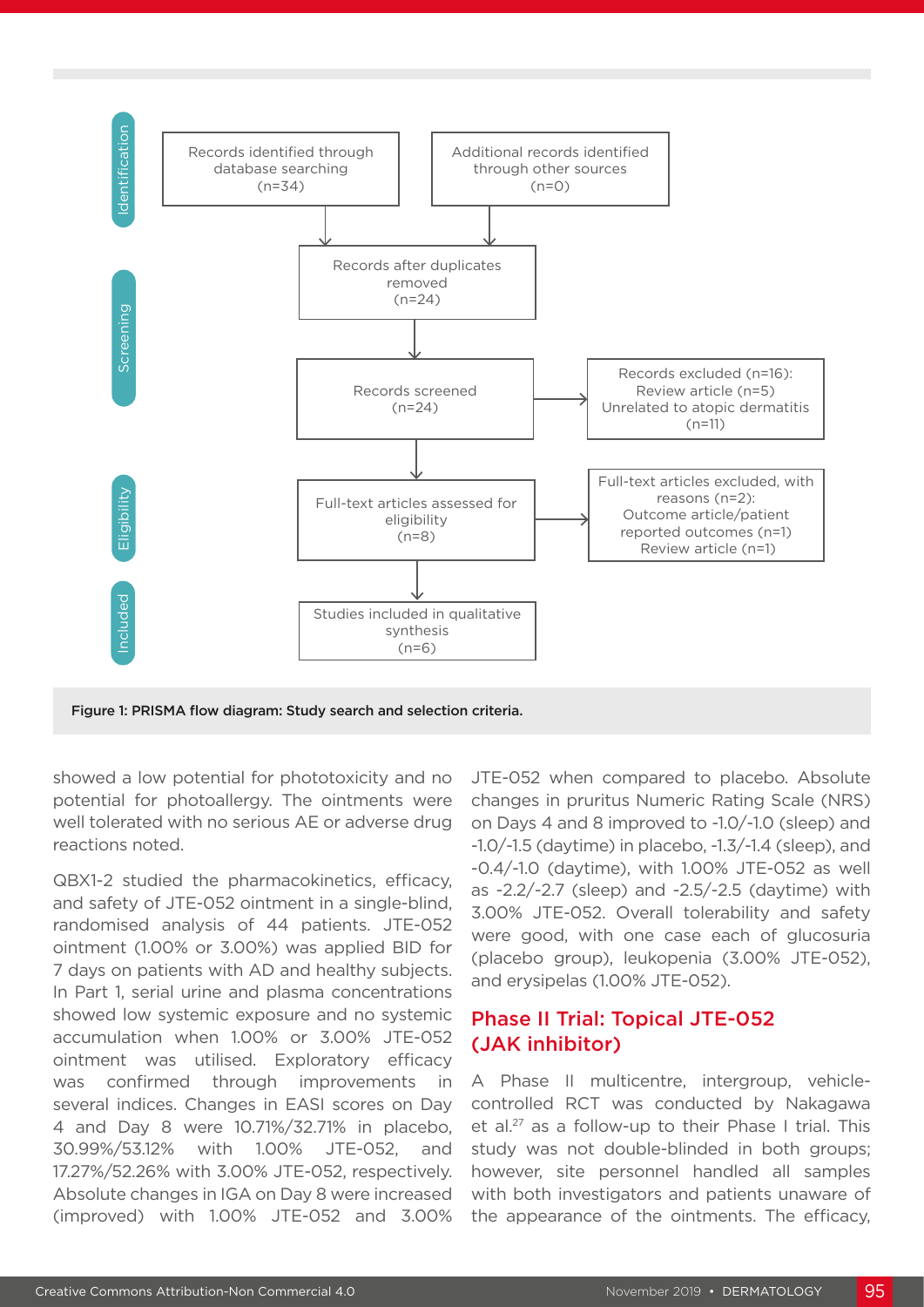safety, and pharmacokinetics of JTE-052, a novel JAKi, were investigated across 38 centres in 327 patients with moderate-to-severe AD.

JTE-052 ointment (0.25%, 0.50%, 1.00%, or 3.00%), the vehicle ointment, or tacrolimus (0.10%) ointment was applied BID for 4 weeks (6 groups total). There were no baseline differences in the severity of AD amongst patients. At end of treatment in Week 4 (or at study discontinuation), all groups showed a decrease in mEASI (p<0.001 for JTE-052 at all concentrations). Reduction in mEASI was dosedependent, with mean changes of -12.2%, -41.7%, -57.1%, -54.9%, and -72.9% for vehicle 0.25% and 0.50%, 1.00%, and 3.00% JTE-052, respectively. The mean change in mEASI for the tacrolimus group was -62.0%. Improvements in IGA, pruritus NRS, and percentage BSA were also noted in all JTE-052 groups over time. The proportion of patients achieving an IGA score of 'clear' or 'almost clear' was higher in 3.00% JTE-052 group (23%) compared to the vehicle group (3%) (p=0.039). Of note was the rapid antipruritic effect of 0.5% JTE-052 (with improvements proportional to dosage concentration) from the first night of application versus vehicle (p=0.001). No statistical comparisons between tacrolimus and JTE-052 were performed in regard to antipruritic effects. At Weeks 2 and 4, plasma concentrations of JTE-052 were highest in the 1.00% and 3.00% JTE-052 groups. Minor AE (mostly skin infections) were reported in 16.0% of patients in the vehicle group compared to 19.2% in the JTE-052 groups. The tacrolimus group was associated with the highest proportion of application site reactions. Overall tolerability of application was good in all groups.

# Phase IIb Trial: Oral PF-04965842 (JAK inhibitor)

A Phase IIb trial was conducted by Gooderham et al.28 to examine the secondary efficacy and safety of PF-04965842, a novel oral JAK1 inhibitor. This double-blind, multicentre RCT followed 323 patients over 12 weeks. Patients were administered 10, 30, 100, or 200 mg of PF-04965842 versus daily placebo by mouth (PO). Scoring of AD index (SCORAD) and EASI scores improved by 40.7% (p=0.0017) and 47.4% (p=0.0091) in the 100 mg group compared to placebo, respectively. Patients in the 100 mg and

200 mg groups achieved EASI 50, 75, or 90 more often than with placebo (EASI50: 78.5% and 55.3% versus 27.4% [p=0.0042]; EASI75: 63.7% and 41.6% versus 15.6% [p=0.0043]; EASI90: 51.6% and 26.8% versus 10.3% [p=0.0354]). Placebo-adjusted percentage change from baseline for pruritus severity was 25.4% (p=0.0034) in the 200 mg and 20.7% (p=0.0172) in the 100 mg group. PF-04965842 was generally well tolerated, with 68.9% AE and 3.4% serious AE (thrombocytopenia).

# Phase I Trial: Oral ASN002 (JAK/spleen tyrosine kinase inhibitor)

A Phase I trial was conducted by Guttman-Yassky et al.<sup>29</sup> to investigate the tissue response, safety, and clinical efficacy of ASN002, a novel dual oral inhibitor of JAK/spleen tyrosine kinase (JAK/SYK) signalling. JAK/SYK (including TYK2) signalling controls AD related Th2 and Th22 cytokine production (suppressing IL-6 and IgE stimulation). This double-blind RCT followed 36 patients with moderate-to-severe AD. ASN002 20 mg, 40 mg, 80 mg doses, or placebo were administered daily (QD) for 4 weeks. Skin biopsies were evaluated at baseline, 2 weeks, and 4 weeks for biomarkers. Overall, amongst the 40 mg and 80 mg ASN002 groups, optimal mEASI score improvement occurred at 2 weeks (57% change) and 4 weeks (79% change). Reductions in inflammation, T-cell activation, hyperplasia, Th2/Th22, and Th1 were noteworthy in the 40 mg ASN002 group (p<0.004). A correlation was also noted between improvements in EASI and Th2/ Th22 biomarkers. Overall, there was adequate tolerability and safety for product administration in all groups.

# Phase IIa Trial: Topical Tofacitinib (JAK inhibitor)

Bissonnette et al.<sup>30</sup> completed a Phase IIa, double-blind, parallel-group, vehicle-controlled, multicentre RCT in 69 adults with moderateto-severe AD. The efficacy, safety, and pharmacokinetics of 2% tofacitinib ointment (JAKi) was evaluated via a BID regimen over 4 weeks. After 4 weeks, improvement in mEASI was greater in the tofacitinib group (81.7%) compared to the vehicle group (29.9%) (p<0.001). Similarly, the proportion of patients with a Physician Global Assessment (PGA) of 'clear' or 'almost clear' at Week 4 was 73%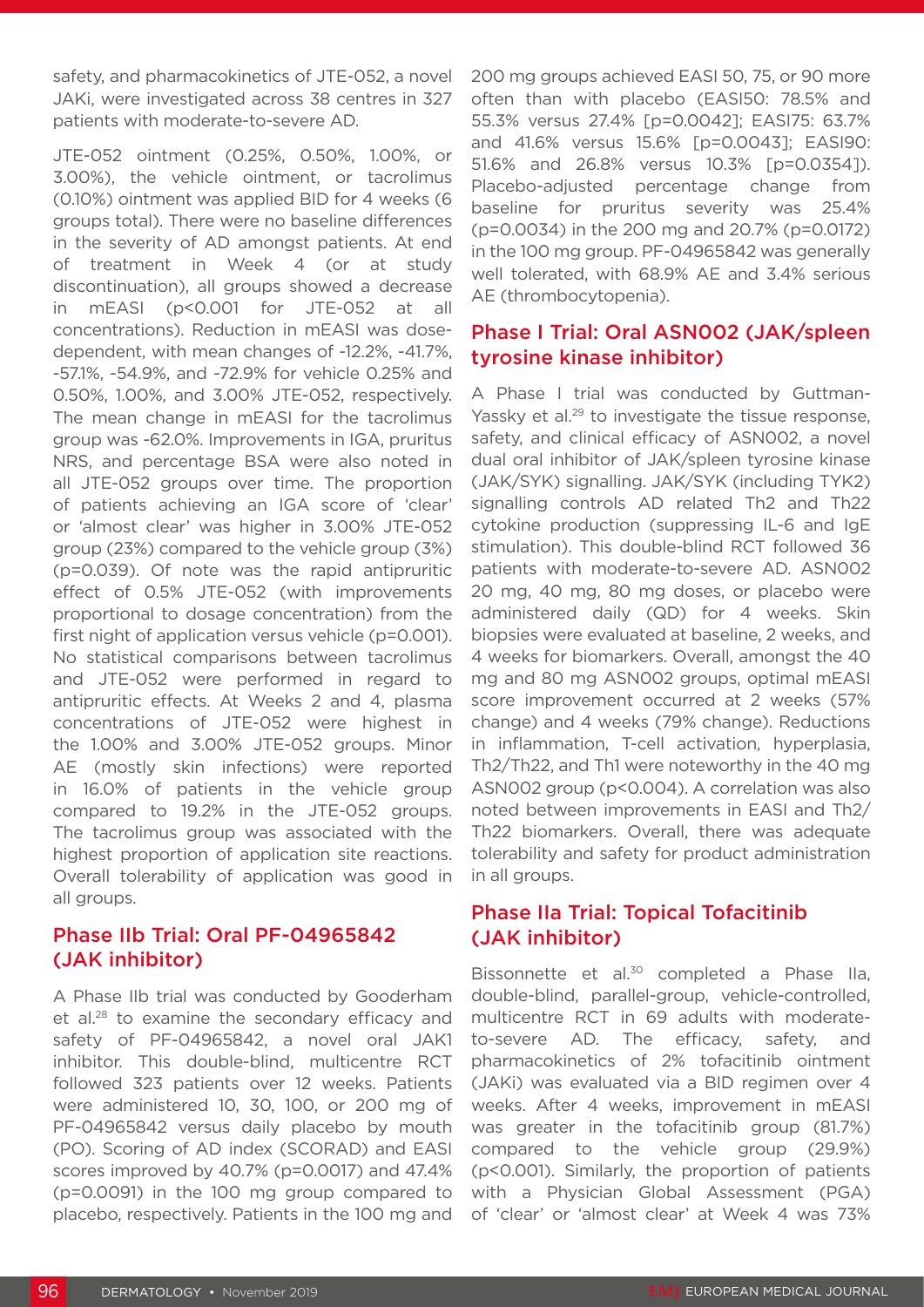in the tofacitinib group compared to 22% for the vehicle group (p<0.05). At 4 weeks, a 76% improvement from baseline BSA was seen in the tofacitinib group compared to 31% in the vehicle group (p<0.001). Improvements in the baseline Itch Severity Item (ISI) score were greater in the tofacitinib group (6.5) versus the vehicle group (5.5) (p<0.001). Overall, 44% of the patients experienced AE, of which 89% were mild. The tofacitinib group included 12 AE (in 11 patients) compared to 26 AE (in 19 patients) for the vehicle group. Two patients in the vehicle group discontinued treatment because of AE. The most frequent AE were infections and infestations (13%). Postadministration plasma tofacitinib concentrations in Weeks 2 and 4 were only slightly higher than pre-dose concentrations, indicative of a flat concentration curve. Concentrations increased with higher treated percentage BSA at Week 2 but not Week 4.

# Cohort Trial: Oral Tofacitinib (JAK inhibitor)

Levy et al. $31$  evaluated the efficacy of oral tofacitinib citrate (a JAK1/3 inhibitor) in 6 consecutive patients (18–55 years old) with refractory AD. Moderate-to-severe AD was established with a baseline SCORAD of >20. Over 29 weeks, 5 patients received 5 mg (PO) BID and 1 patient received 5 mg (PO) QD (since QD dose was sufficient to elicit remission). Assessments were conducted at 4 to 14 weeks then 8 to 29 weeks. In all six patients, tofacitinib treatment resulted in reduced dermatitis and oedema BSA score. Composite SCORAD index decreased by 54.8% from Weeks 4 to 14 and decreased by 66.6% compared to baseline at Week 29 (p<0.05 for all comparisons). At Week 14, the pruritus and sleep loss scores decreased by 69.9% and 71.2%, respectively (p<0.05). These scores diminished by 76.3% and 100.0% from baseline at Week 29. Oral tofacitinib was well tolerated overall, with few AE reported.

# **DISCUSSION**

Recent developments in the study of topical and oral JAKi have greatly advanced the understanding of AD and its response to novel treatment alternatives. The authors' review bridges the gap between previous knowledge and current concepts addressing the use of

JAKi in AD. The majority of the studies captured in this review describe Phase 126,28 or Phase II27,29 clinical trials. Completed Phase III data is currently unavailable, although multiple adult and paediatric clinical trials studying novel JAKi (including oral baricitinib, topical tofacitinib, and oral upadacitinib) are under way in the USA and Europe.36-43 Both topical and oral JAKi resulted in reductions in AD disease severity compared to placebo/vehicle. Marked and rapid reductions were observed for most pruritus scores,<sup>26,30</sup> sometimes within 1 day of initiating treatment. Overall, safety, tolerability, and systemic accumulation of JAKi (via measurement of urine and plasma concentrations) were well within acceptable ranges. Aggregate findings therefore suggest that both oral and topical JAKi are safe and efficacious in the treatment of AD.

The success of JAKi in controlling AD also confirms the importance of the JAK–STAT pathway in the pathogenesis of the disorder. Cytokines such as IL-4, which increase in AD, make use of JAK for signalling.<sup>44,45</sup> IL-4 promotes differentiation of Th2 cells, and subsequent production of other inflammatory cytokines (IL-4, IL-5, IL-10, and IL-13). Given that AD is overwhelmingly a Th2 focussed disorder, JAKi are a promising treatment option for AD.

Of the JAKi that were examined in this present review, tofacitinib was most extensively studied in major inflammatory conditions, including immune-mediated dermatologic conditions.42-44 Tofacitinib preferentially blocks signalling through JAK1 or JAK3 which are paired with JAK2.49,50 Several cytokines, including IL-4, signal through this pathway21 whereas IL-13 signals through JAK1/ TYK2. The authors identified a Phase IIa study using topical tofacitinib<sup>30</sup> and a cohort study using oral tofacitinib.<sup>27</sup> Though topical tofacitinib has conflicting efficacy for plaque psoriasis,<sup>51,52</sup> the Phase II trial included in this present review showed it to be superior to placebo<sup>29</sup> for the treatment of AD. Oral tofacitinib can also safely lead to clearance of moderate-to-severe AD.30 However, in this study, success was demonstrated in a small, noncontrol cohort study (n=6), which may limit extrapolation to the general population.

Three novel JAKi were also efficacious in the treatment of AD. *In vitro*, JTE-052 inhibited JAK1, JAK2, and JAK3.<sup>53</sup> In animal dermatitis models, activation of inflammatory cells was inhibited,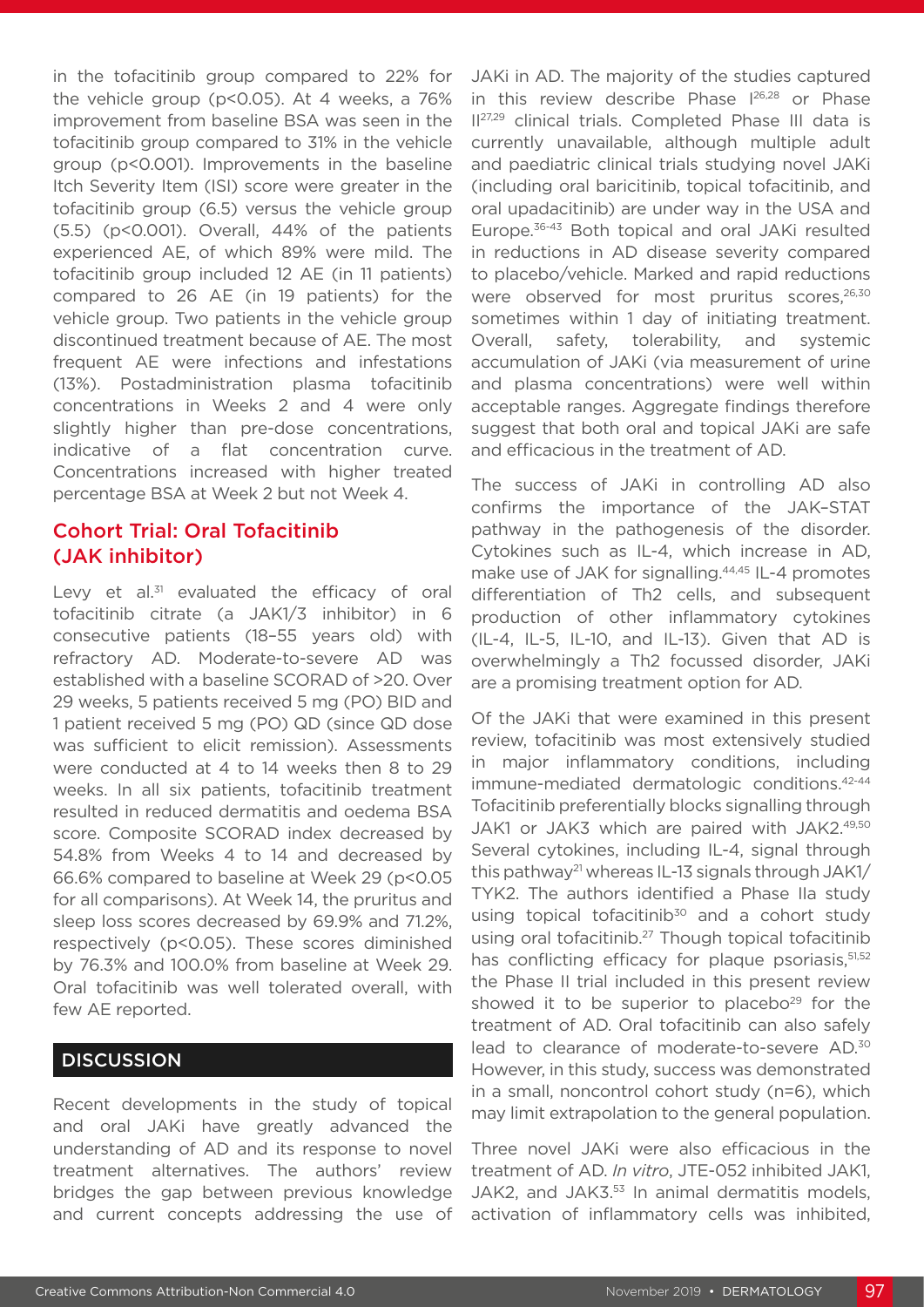consequently supressing skin inflammation.54 JTE-052 also successfully inhibited keratinocyte production of filaggrin,<sup>55</sup> a contributor to the pathogenesis of AD. Accordingly, Phase I and Phase II studies<sup>26,27</sup> showed that topical JTE-052 was superior to placebo in reducing disease severity and pruritis. Finally, PF-04965842 (oral JAK1/2 inhibitor) and ASN002 (oral dual JAK/ SYK inhibitor) showed promising results in Phase I and Phase II RCT, respectively.28,29 ASN002 also manifests strong antitumour properties, suppressing haematological malignancies in preclinical studies.56

Pruritis is a major feature of AD and leads to a significant reduction in  $QoL<sub>57</sub>$  often analogous to the discomfort experienced in chronic pain syndromes. IL-31 plays a lead role in the pruritis pathway for patients with AD.<sup>21</sup> Previous studies demonstrated that tofacitinib and JTE-052 may suppress IL-31.58-60 This was supported by the rapid and significant reduction in pruritis observed during the Nakagawa et al.<sup>26,27</sup> Phase I/II trials.

JAKi are also involved in pathways that are important for immunity. This has led to concerns regarding the effects of JAKi in immune and haematopoietic development.<sup>61</sup> The JAKi that the authors reviewed exhibited a low incidence of AE, most of which were mild in severity. There was no clear dose-related association to AE; additionally, incidence and severity of AE were not attributed to particular JAKi or formulations (oral versus topical). Of note, one study showed higher rates of AE in vehicle groups when compared to JAKi groups.29 Most AE were infectious in nature (nasopharyngitis, bronchitis, furuncle, gastroenteritis, and viral upper respiratory tract infections). An event of erysipelas (outside of the application area) with 1% JTE-052 ointment<sup>26</sup> was deemed a drug-related AE, potentially attributable to JAK inhibition. Given short study durations and limited samples size, inferences regarding the long-term safety of JAKi cannot be presently established. One of the limitations of this review was therefore the

inability to conduct a meta-analysis because of the shortage of RCT and the small sample sets in the studies. The exposure histories were not thoroughly investigated between study groups in each trial; however, the efficacy and safety of tofacitinib is evident in other inflammatory diseases such as RA<sup>62,63</sup> and ulcerative colitis.<sup>64</sup> Murine models are at risk of latent tuberculosis reactivation<sup>61</sup> with cases reported in trials of tofacitinib in RA patients.<sup>66</sup> Therefore, the efficacy of JAKi should be weighed against black box warnings such as serious infections and malignancies. In RA trials, tofacitinib treatment was associated with dose-dependent decreases in mean neutrophil counts and haemoglobin, with normalisation of blood counts during the treatment period without intervention.67 In psoriasis, alterations in blood lipid profiles were also seen in some patients using tofacitinib.<sup>68,69</sup> Although the short-term safety profiles of tofacitinib and other JAKi reported in this review were acceptable, data should be interpreted with caution, especially if extrapolating to long-term treatment regimens.

## **CONCLUSION**

JAKi remain a promising new therapeutic modality for patients with AD. Traditional topical agents, such as corticosteroids and calcineurin inhibitors, have historically poor adherence and a higher incidence of application site reactions. Given their established efficacy, low rate of AE, and rapid relief of pruritis, continued investigations into topical JAKi for the treatment of AD should be thoroughly undertaken. Although only two studies in this review examined the efficacy and safety of oral JAKi, the convenience and potential improved adherence of oral agents make them a realistic alternative in the treatment of AD. However, continued explorations into the efficacy and long-term safety of JAKi should be addressed by means of more extensive Phase III/IV clinical trials.

#### References

- 1. Gooderham M et al. Review of systemic treatment options for adult atopic dermatitis. J Cutan Med Surg. 2017;21(1):31-9.
- 2. DaVeiga SP. Epidemiology of atopic dermatitis: A review. Allergy Asthma Proc. 2012;33(3):227-34.

3. Deckers IA et al. Investigating

international time trends in the incidence and prevalence of atopic eczema 1990-2010: A systematic review of epidemiological studies.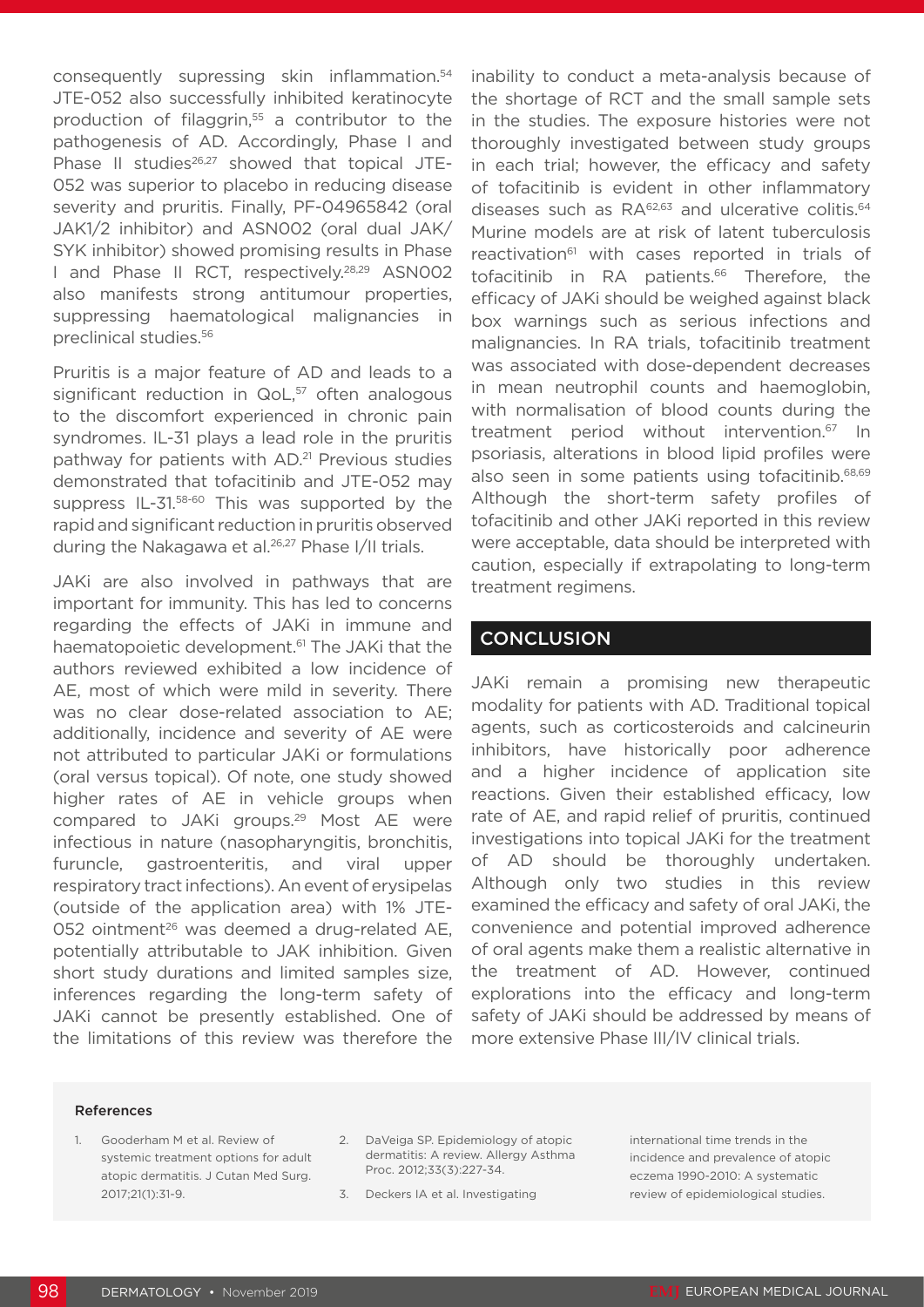PLoS One. 2012;7(7):e39803.

- 4. Williams H et al.; The International Study of Asthma and Allergies in Childhood (ISAAC) Phase One and Three Study Groups. Is eczema really on the increase worldwide? J Allergy Clin Immunol. 2008;121(4):947-54.
- 5. Illi S et al.; Multicenter Allergy Study Group. The natural course of atopic dermatitis from birth to age 7 years and the association with asthma. J Allergy Clin Immunol. 2004;113(5):925-31.
- **National Collaborating Centre for** Women's and Children's Health (UK). Atopic Eczema in Children: Management of Atopic Eczema in Children from Birth up to the Age of 12 Years (2007) Clinical Guidelines no.57, London: RCOG Press.
- 7. Wallach D, Taïeb A. Atopic dermatitis/ atopic eczema. Chem Immunol Allergy. 2014;100:81-96.
- 8. Kawakami T et al. Mast cells in atopic dermatitis. Curr Opin Immunol. 2009;21(6):666-78.
- 9. Eichenfield LF et al. Guidelines of care for the management of atopic dermatitis: Section 2. Management and treatment of atopic dermatitis with topical therapies. J Am Acad Dermatol. 2014;71(1):116-32.
- 10. Ring J et al. Guidelines for treatment of atopic eczema (atopic dermatitis) part I. J Eur Acad Dermatol Venereol. 2012;26(8):1045-60.
- 11. Patel N, Feldman SR. Adherence in atopic dermatitis. Adv Exp Med Biol. 2017;1027:139-59.
- 12. Svendsen MT et al. Can an app supporting psoriasis patients improve adherence to topical treatment? A single-blind randomized controlled trial. BMC Dermatol. 2018;18(1):2.
- 13. Beck LA et al. Dupilumab treatment in adults with moderate to severe atopic dermatitis. N Engl J Med. 2014;371:130-9.
- 14. Irvine AD et al. Filaggrin mutations associated with skin and allergic diseases. N Engl J Med. 2011;365(14):1315-27.
- 15. Homey B et al. Cytokines and chemokines orchestrate atopic skin inflammation. J Allergy Clin Immunol. 2006;118(1):178-89.
- 16. Stutte S et al. Requirement of CCL17 for CCR7- and CXCR4-dependent migration of cutaneous dendritic cells. Proc Natl Acad Sci USA. 2010;107(19):8736-41.
- 17. Gittler JK et al. Progressive activation of Th2/Th22 cytokines and selective epidermal proteins characterizes acute and chronic atopic dermatitis. J Allergy Clin Immunol. 2012;130(6):1344-54.
- 18. Nograles KE et al. IL-22-producing "T22" T cells account for upregulated IL-22 in atopic dermatitis despite

reduced IL-17-producing TH17 T cells. J Allergy Clin Immunol. 2009;123(6):1244-52.

- 19. Murray PJ. The JAK-STAT signaling pathway: Input and output integration. J Immunol. 2007;178(5):2623-9.
- 20. O'Shea JJ et al. Cytokine signaling in 2002: New surprises in the Jak/Stat pathway. Cell. 2002;109(2):S121-31.
- 21. Bao L et al. The involvement of the JAK STAT signaling pathway in chronic inflammatory skin disease atopic dermatitis. JAKSTAT. 2013;2(1):e24137.
- 22. Simpson EL et al. Patient burden of moderate to severe atopic dermatitis (AD): Insights from a phase 2b clinical trial of dupilumab in adults. J Am Acad Dermatol. 2016;74(3):491-8.
- 23. Higgins JPT, Green S. Cochrane handbook for systematic reviews of interventions. Version 5.1.0. March 2011. Available at: https://training. cochrane.org/handbook Last accessed: 18 March 2019.
- 24. Moher D et al.; PRISMA Group. Preferred reporting items for systematic reviews and metaanalyses: The PRISMA statement. PLoS Med. 2009;6(7):e1000097.
- 25. Phillips B, Ball C, Badenoch D, Straus S, Haynes B, Dawes M. Oxford centre for evidence-based medicine levels of evidence (May 2001). BJU Int. 2011;107(5):870.
- 26. Nakagawa H et al. Phase 1 studies to assess the safety, tolerability and pharmacokinetics of JTE-052 (a novel Janus kinase inhibitor) ointment in Japanese healthy volunteers and patients with atopic dermatitis. J Dermatol. 2018;45(6):701-9.
- 27. Nakagawa H et al. Efficacy and safety of topical JTE-052, a Janus kinase inhibitor, in Japanese adult patients with moderate-to-severe atopic dermatitis: A phase II, multicenter, randomized, vehicle-controlled clinical study. Br J Dermatol. 2018;178(2):424-32.
- 28. Gooderham M et al. The Janus kinase 1 (JAK1) inhibitor PF-04965842 reduces signs and symptoms of moderate to severe atopic dermatitis (AD). J Invest Dermatol. 2018;138(5):S94.
- 29. Guttman-Yassky E et al. ASN002 a dual oral inhibitor of JAK/ SYK signaling improves clinical outcomes and associated cutaneous inflammation in moderate-to-severe atopic dermatitis patients. J Invest Dermatol. 2018;138(5):S95.
- 30. Bissonnette R et al. Topical tofacitinib for atopic dermatitis: A phase IIa randomized trial. Br J Dermatol. 2016;175(5):902-11.
- 31. Levy LL et al. Treatment of recalcitrant atopic dermatitis with the oral Janus kinase inhibitor tofacitinib

citrate. J Am Acad Dermatol. 2015;73(3):395-9.

- 32. National Eczema Association (NEA). 2002. Available at: https:// nationaleczema.org. Last accessed: 20 November 2019.
- 33. U.S. Food and Drug Administration (FDA). 2019. Available at: https:// www.fda.gov/. Last accessed: 20 November 2019.
- 34. European Medicines Agency. 1995. Available at: http:// www.ema. europa.eu/ema/. Last accessed: 20 November 2019.
- 35. Epistemonikos. 2019. Available at: http://www.epistemonikos.org/. Last accessed: 20 November 2019.
- 36. Pfizer. Study to evaluate Pf-04965842 in subjects with moderate to severe atopic dermatitis. NCT02780167. https://clinicaltrials. gov/ct2/show/NCT02780167.
- 37. AbbVie. Evaluation of upadacitinib in adolescent and adult patients with moderate to severe atopic dermatitis (eczema)- measure up 1 (measure up 1). NCT03569293. https://clinicaltrials. gov/ct2/show/NCT03569293.
- 38. AbbVie. A study to evaluate upadacitinib in combination with topical corticosteroids in adolescent and adult participants with moderate to severe atopic dermatitis (AD up). NCT03568318. https://clinicaltrials. gov/ct2/show/NCT03568318.
- 39. Eli Lilly and Company. A Study of baricitinib (LY3009104) in adult participants with moderate to severe atopic dermatitis (BREEZE-AD5). NCT03435081. https://clinicaltrials. gov/ct2/show/NCT03435081.
- 40. Asana BioSciences. Phase 2B study to evaluate ASN002 in subjects with moderate to severe atopic dermatitis (RADIANT). NCT03531957. https://clinicaltrials.gov/ct2/show/ NCT03531957.
- 41. AbbVie. A study to evaluate ABT-494 (Upadacitinib) in adult subjects with moderate to severe atopic dermatitis. NCT02925117. https://clinicaltrials. gov/ct2/show/NCT02925117.
- 42. Pfizer. Study to evaluate efficacy and safety of PF-04965842 in subjects aged 12 years and older with moderate to severe atopic dermatitis (JADE Mono-1). NCT03349060. https://clinicaltrials.gov/ct2/show/ NCT03349060.
- 43. AbbVie. A Phase 2b multicenter, randomized, placebo-controlled, double-blind dose-ranging study to evaluate ABT-494 in adult subjects with moderate to severe atopic dermatitis. EudraCT2016-002451-21. https:// www.clinicaltrialsregister.eu/ctrsearch/search?query=2016-002451-21.
- 44. O'Shea JJ, Murray PJ. Cytokine signaling modules in inflammatory responses. Immunity. 2008;28(4):477-